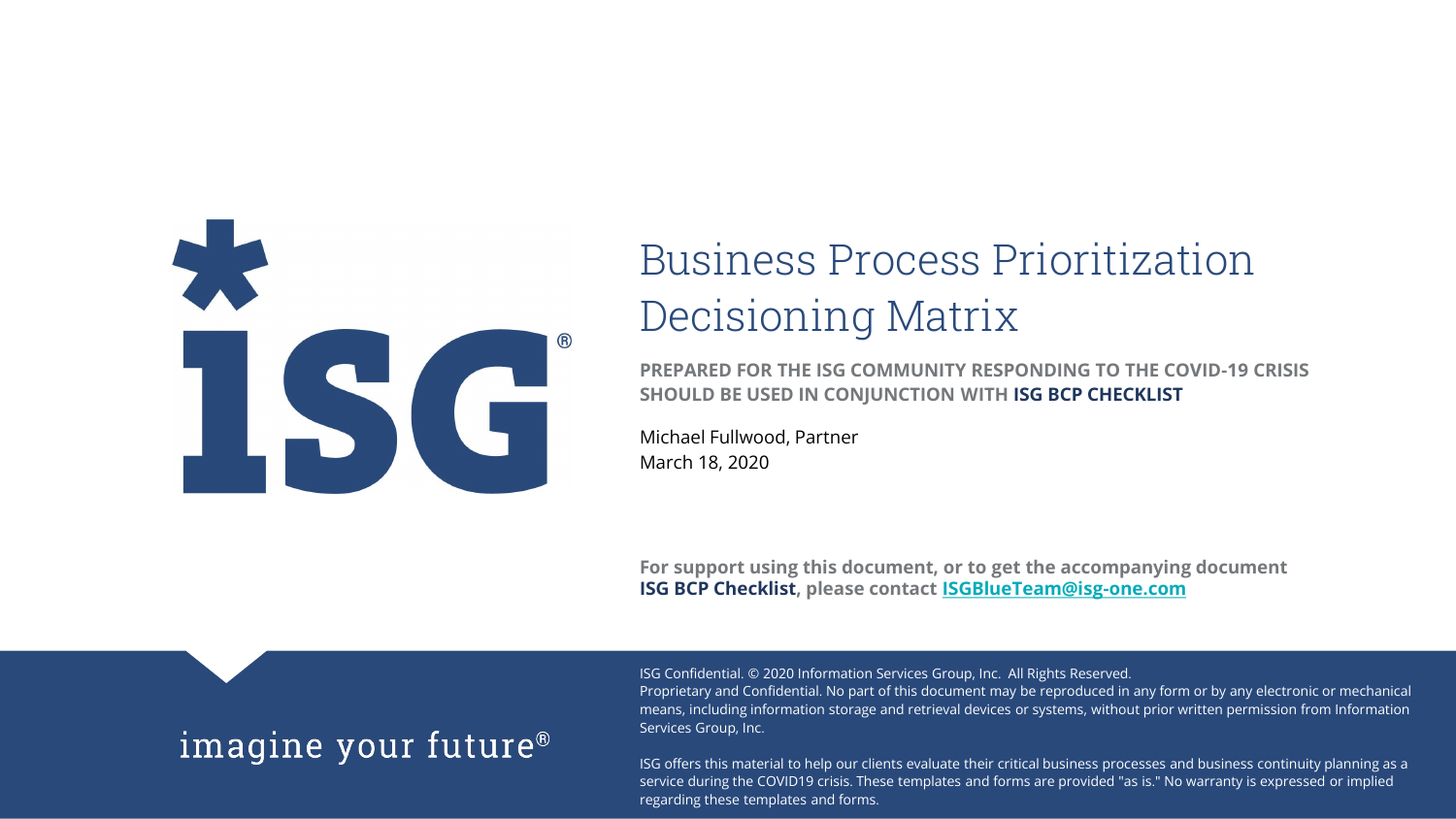## Business Process Prioritization Decisioning Matrix

Business processes need a detailed evaluation to determine severity of risk\*.

This matrix is intended as a guide to assist in the prioritization of the most critical business processes to business continuity

Severity 1: **Critical business process** for business continuity which must be maintained or immediately returned to operation in event of disaster. Inability to execute these processes could severely cripple the enterprise or otherwise create regulatory risks or liability.

Severity 2: **Essential business process** must be returned partially  $\mathbf{2}$ and/or secondarily. Inability to execute these processes would be impactful but not acutely debilitating to the enterprise.

 $3<sup>1</sup>$ 

Severity 3: **Business process is non-essential** to business continuity. Inability to execute these processes could create discomfort and minimal friction but are minimally disruptive to revenue channels, supply chain or risk profile.

\* Severity in business process BCP analysis relates to the impact of the business process on business continuity and should not be confused with ITIL service desk severity levels.



Clients should focus on the business critical processes first.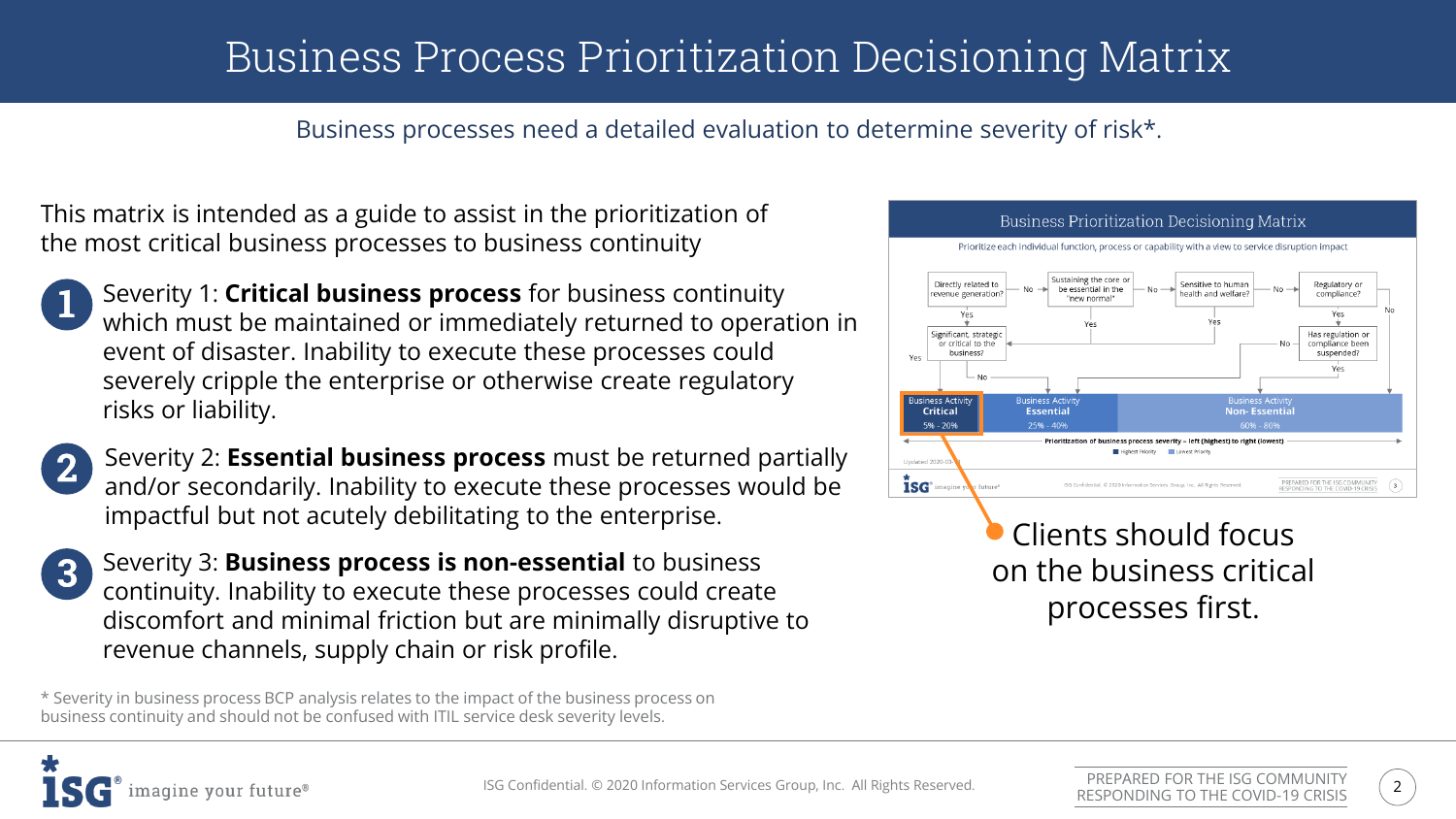### Business Prioritization Decisioning Matrix

Prioritize each individual function, process or capability with a view to service disruption impact



imagine your future®

ISG Confidential. © 2020 Information Services Group, Inc. All Rights Reserved.  $\frac{1}{2}$